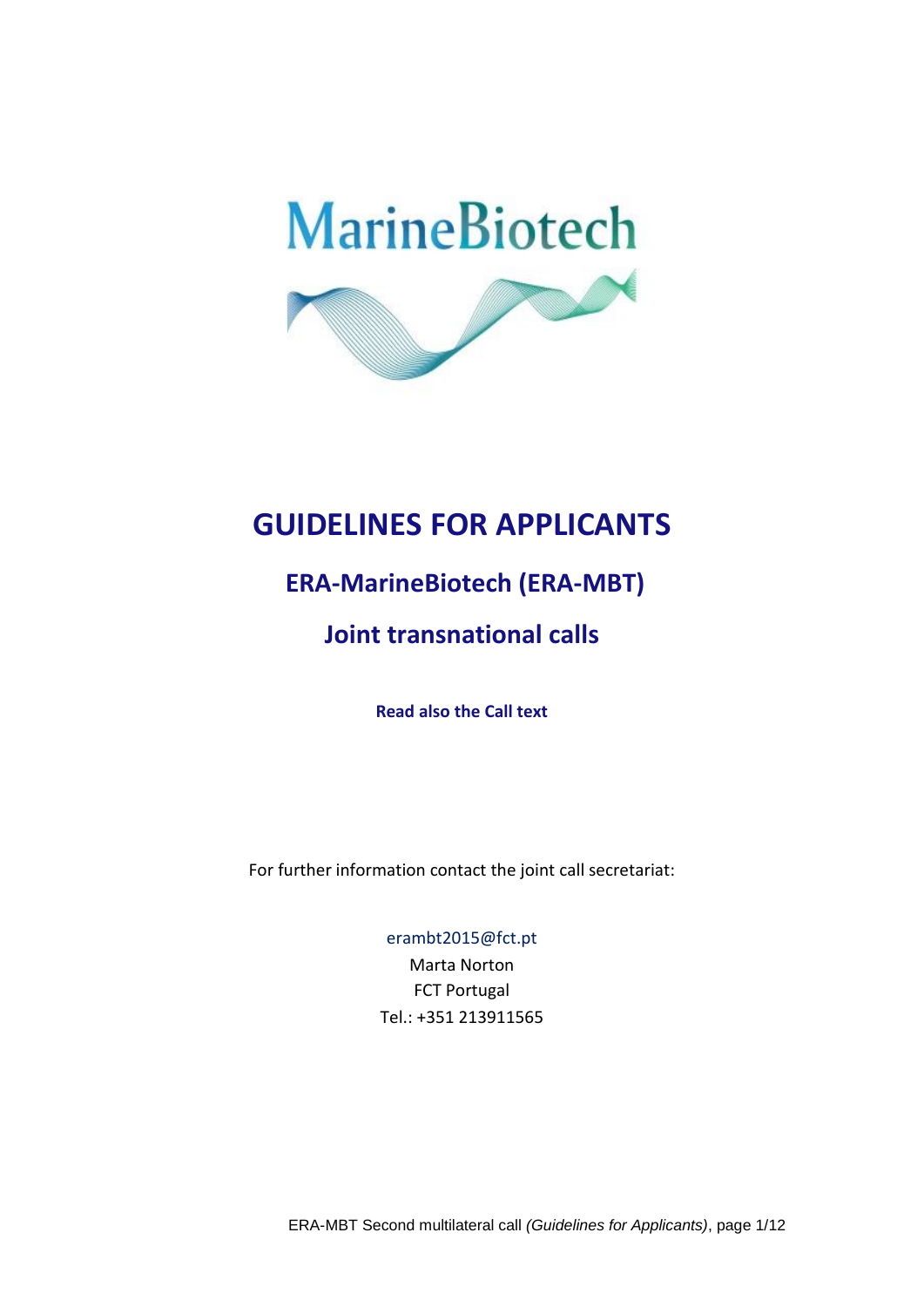

## **Content**

| $\mathbf{1}$     |      |  |  |  |
|------------------|------|--|--|--|
| 2.               |      |  |  |  |
|                  | 2.1. |  |  |  |
|                  | 2.2. |  |  |  |
|                  | 2.3. |  |  |  |
| 3.               |      |  |  |  |
| $\overline{4}$ . |      |  |  |  |
|                  | 4.1. |  |  |  |
|                  | 4.2. |  |  |  |
|                  | 4.3. |  |  |  |
| 5.               |      |  |  |  |
|                  |      |  |  |  |
|                  |      |  |  |  |
|                  |      |  |  |  |
| 6.               |      |  |  |  |
| 7.               |      |  |  |  |
|                  |      |  |  |  |
|                  |      |  |  |  |
|                  |      |  |  |  |
| 8.               |      |  |  |  |
| 9.               |      |  |  |  |
| 10.              |      |  |  |  |
|                  |      |  |  |  |
|                  |      |  |  |  |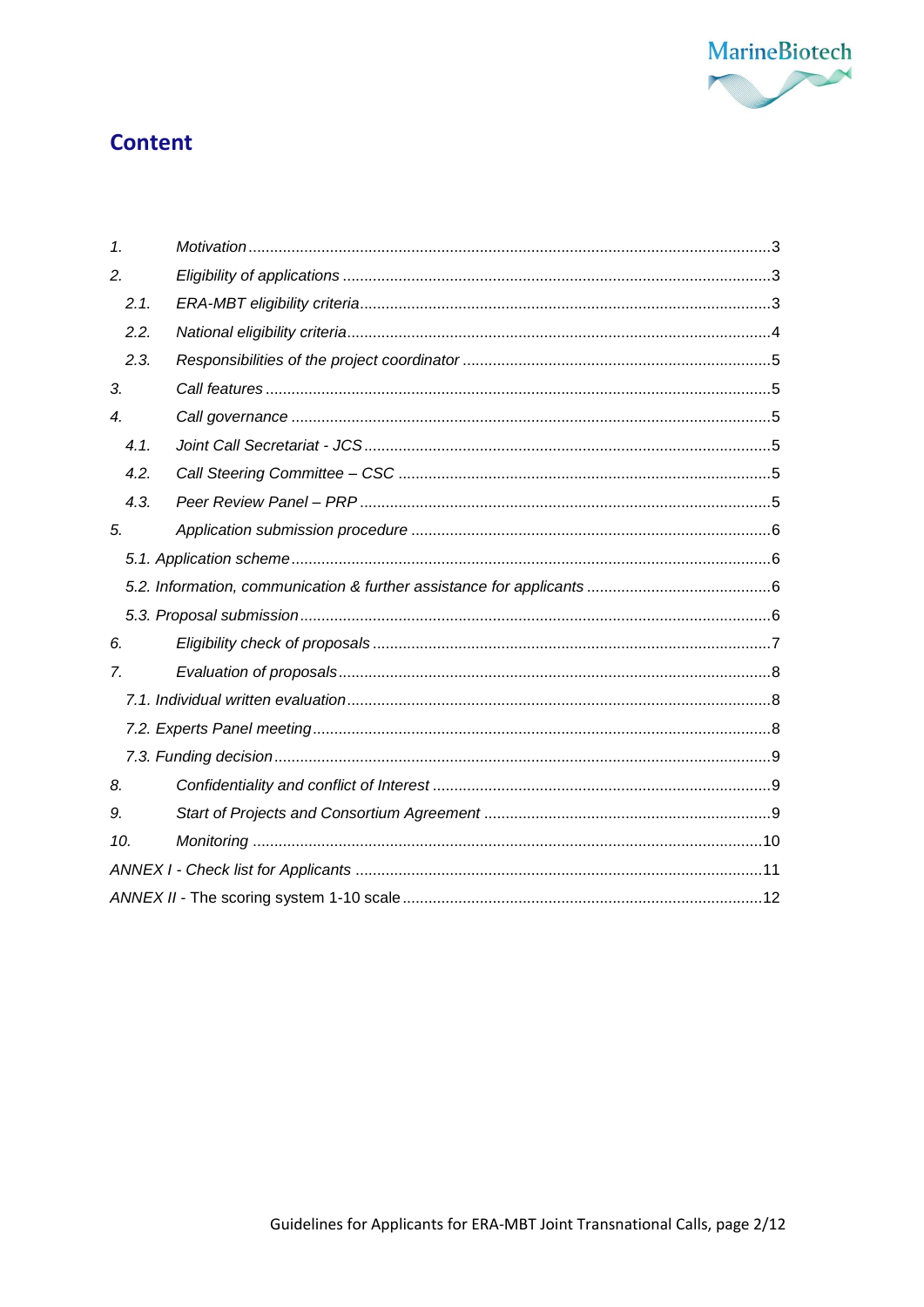

### <span id="page-2-0"></span>*1. Motivation*

ERA-MarineBiotech (ERA-MBT) recognises that Europe's marine ecosystems and organisms are largely unexplored, understudied and underutilized, in spite of Europe's access to an extensive and diverse set of marine ecosystems, supporting enormous marine biodiversity. This resource, through the coordinated application of biotechnology, has the potential to provide a **major contribution** towards addressing some of the most pressing societal challenges including environmental degradation, human health and delivering sustainable supplies of food, energy and other commodities, amongst others regarded as the Grand Challenges for our future.

The main objectives of ERA-MarineBiotech are to:

- stimulate trans-European development of marine biotechnology research, innovation and enterprise activity
- **•** build communities and capacity considering the maritime regions' different perspectives and potential
- deliver a lasting network to fund and support marine biotechnology

ERA-MarineBiotech is a four-year programme funded under the European Commission ERA-NET scheme's  $7<sup>th</sup>$  Framework Programme (Grant Agreement Number 604814, 1 December 2013 – 30 November 2017). The partnership consists of 19 funding organisations or representatives from 14 countries. The ERA-NET intends to launch at least three calls during the programme period. This is the second call being launched.

### <span id="page-2-1"></span>*2. Eligibility of applications*

ERA-MBT has developed formal criteria that are applied in the eligibility check and evaluation process to select the best projects as outlined in the aims of the call. These criteria have been agreed by all participating national or regional funding organisations and are described below. Additionally more specific criteria set up by the national or regional regulations must be fulfilled.

### <span id="page-2-2"></span>*2.1. ERA-MBT eligibility criteria*

#### *Composition of Consortia:*

Only transnational projects will be funded. Each consortium should have the optimal critical mass to achieve ambitious scientific goals and should clearly show an added value from working together.

Research proposals may be submitted by:

- higher education institutions
- non-university public research organizations
- commercial companies, in particular small and medium-size enterprises (SMEs) (according to national regulations)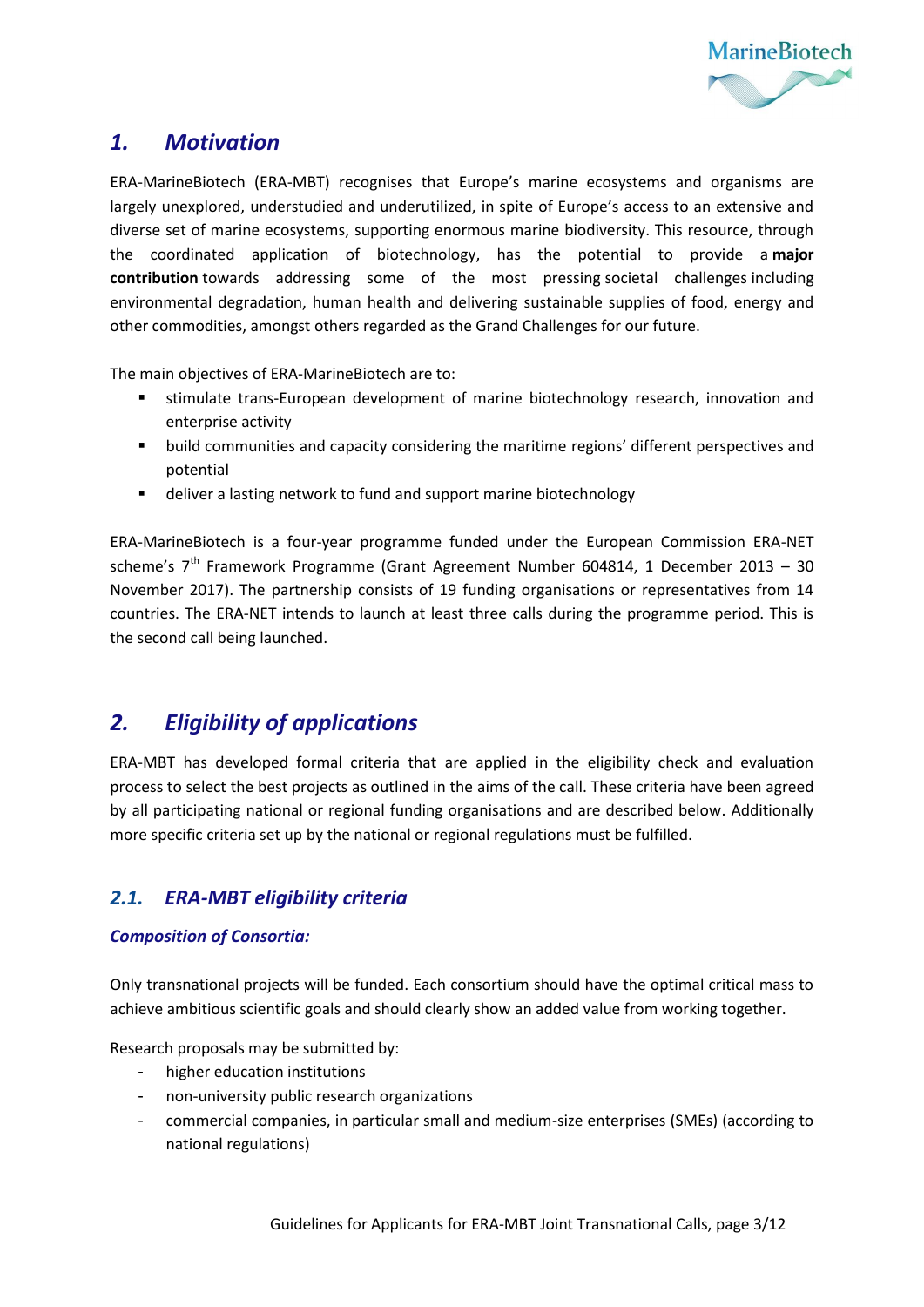

The following criteria must be taken into account:

- Each consortium submitting a proposal must involve:
	- a maximum of eight partners
	- a maximum of three partners per country
	- a minimum of three partners from countries/regions participating in the call which must be eligible for the funding organizations and must request funds (see the list of funding organizations in the call text)
- The majority (2/3) of partners and the funding volume in a proposal must belong to funding agencies participating in the call.
- The coordinator of the proposal must be based in a country/region participating in the call and must be funded by a funding agency participating in the call.
- The consortia must be balanced in terms of transnational participation. Therefore, it is mandatory that no more than 2/3 of the total funding will be requested by partners from one country only.
- Parties from countries which do not take part in this call (in Europe and outside) may be a partner in a project at their own cost if their contribution is relevant to achieve the project goals.
- Industrial partners are welcomed to collaborate in the consortium but this participation is not mandatory. Industrial partners that cannot be funded by their national/regional funding organisation may participate in a consortium at their own cost, if they demonstrate their added value for the project and translate this into detailed activities and budget. They should provide a letter of commitment to JCS with details on this collaboration.
- Subcontractors can be included and are managed under the national or regional financing regulations of the eligible participant.
- The duration of the project has a maximum of 36 months.
- The project must fit the scope of the call.

The proposals will be judged regarding the relevance to the call by the ERA-MBT call secretariat in collaboration with scientific experts.

#### **Proposals that are considered not to fit the aims of the call will be rejected and will not be further evaluated**

### <span id="page-3-0"></span>*2.2. National eligibility criteria*

Applicants must refer and adhere to the specific regulations of the national/regional funding organisations. Each project partner is responsible for checking that he/she meets the national eligibility criteria. Therefore each project partner is strongly encouraged to contact his/her national contact (See contact persons in the Call text - ANNEX I).

The national regulations of each partner country are described in the Call text - ANNEX II.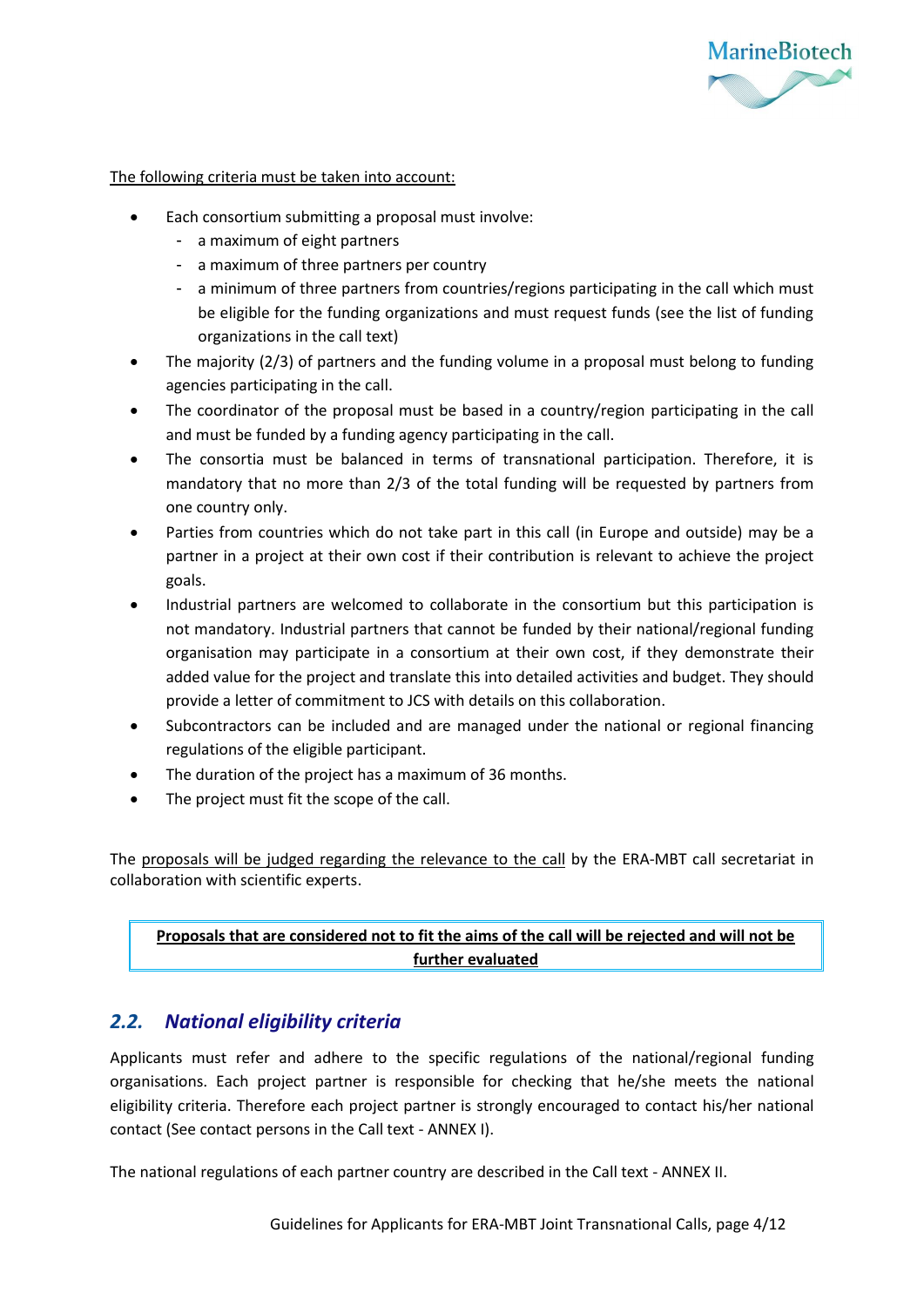

**The inclusion of a non-eligible partner in a proposal will result in the rejection of the entire proposal without further review**

### <span id="page-4-0"></span>*2.3. Responsibilities of the project coordinator*

- The project coordinator will lead the consortium through the application procedure and is fully responsible for the overall project coordination
- The project coordinator has to make sure the project complies with ERA-MBT requirements as detailed above (section 2.1.) and should confirm that all consortium partners are eligible for support from their respective national or regional funding organisations, as detailed above (see 2.2.)
- All communication with ERA-MBT Call Secretariat concerning the project will be made through the project coordinator (see also section 5.2.)

## <span id="page-4-1"></span>*3. Call features*

The aims and objectives of the ERA-MBT call for research proposals, together with the call calendar are described in detail in the specific document "Call text".

## <span id="page-4-2"></span>*4. Call governance*

### <span id="page-4-3"></span>*4.1. Joint Call Secretariat - JCS*

The ERA-MBT Joint Call Secretariat (JCS) is responsible for the operational management of the call and the actual implementation of the processes which will be organized centrally, including reception of the applications, organization of the evaluation process and communication with both the reviewers and the project coordinators. When necessary, the JCS will be assisted by the scientific chair and the ERA-MBT call moderator.

### <span id="page-4-4"></span>*4.2. Call Steering Committee – CSC*

The ERA-MBT Call Steering Committee (CSC) is composed of one member from each funding organisation, and will be in charge of supervising the call and recommending the proposals to be funded to the national funding bodies.

#### <span id="page-4-5"></span>*4.3. Peer Review & Panel members – PRP*

The external Peer Review & Panel members (PRP) are constituted by international scientific experts from both the academic and the industrial sectors that will evaluate the submitted proposals as remote reviewers and, a subset of these, as panel members. The Peer Review Panel (PRP) is selected by the JCS based on the number of submitted proposals and the topics that they are addressing. All ERA-MBT partners and IAG members should contribute to this task by sending names and profiles of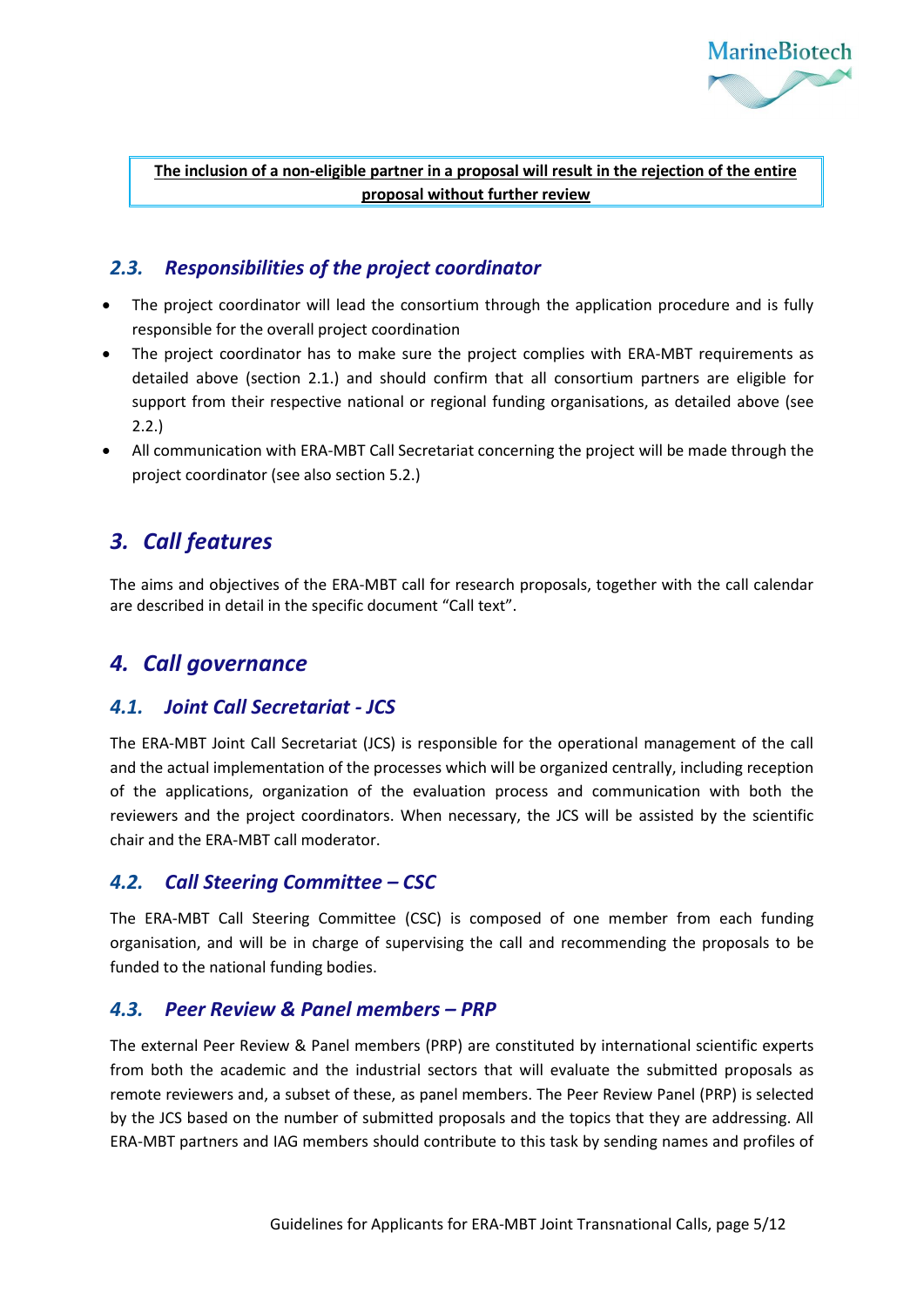

potential reviewers to the JCS. Applicants will also be invited to suggest names for potential reviewers (section 7.2).

The PRP members will be selected carefully in order to avoid potential conflicts of interest<sup>1</sup>. A conflict of interest exists when a PRP member has a real or apparent interest in the outcome of a proposal such that the member is in a position to gain financially, professionally or personally from either a positive or negative evaluation of the proposal.

To ensure objectivity during the evaluation procedure, the CSC and PRP members will not submit proposals to this call.

## <span id="page-5-0"></span>*5. Application submission procedure*

### <span id="page-5-1"></span>*5.1. Application scheme*

The application process is carried out in **one step**. The proposals are checked for compliance with the ERA-MBT eligibility criteria which includes the fitting to the aims of the call, and evaluated according to the criteria laid down in section 6.2.

Positively evaluated projects will be ranked and recommended for funding by the PRP members. The formal funding decision is taken at national/regional level, and projects will be funded through the national/ regional programmes.

### <span id="page-5-2"></span>*5.2. Information, communication & further assistance for applicants*

Each funding organisation has nominated a contact person/s *(*Call text – ANNEX I*)* who will provide information about specific national or regional regulations and other requirements (Call text -ANNEX II). **It is recommended to contact the relevant contact persons prior to the proposal submission process.** 

The project coordinator should mediate the communication between the Call Secretariat and remaining partners of the consortium in all relevant questions during the application procedure, and throughout the whole process.

### <span id="page-5-3"></span>*5.3. Proposal submission*

Proposals must be submitted using the online submission tool. Proposals can only be submitted during the period specified in the call text. Each project coordinator should make sure to register the proposal on time, as a sharp call deadline is applied. After this deadline, the submission tool is closed. Link to the submission system: [www.submission-marinebiotech.eu](http://www.submission-marinebiotech.eu/)

#### *Completing the proposal form*

l

<sup>1</sup> [http://www.forskningsradet.no/servlet/Satellite?blobcol=urldata&blobheader=application%2Fpdf&blobheadername1=Content-](http://www.forskningsradet.no/servlet/Satellite?blobcol=urldata&blobheader=application%2Fpdf&blobheadername1=Content-Disposition%3A&blobheadervalue1=+attachment%3B+filename%3D%2220120911BestemmelseromhabilitetogtillitKortversjonEN.pdf%22&blobkey=id&blobtable=MungoBlobs&blobwhere=1274506710188&ssbinary=true)[Disposition%3A&blobheadervalue1=+attachment%3B+filename%3D%2220120911BestemmelseromhabilitetogtillitKortversjonEN.pdf%22&](http://www.forskningsradet.no/servlet/Satellite?blobcol=urldata&blobheader=application%2Fpdf&blobheadername1=Content-Disposition%3A&blobheadervalue1=+attachment%3B+filename%3D%2220120911BestemmelseromhabilitetogtillitKortversjonEN.pdf%22&blobkey=id&blobtable=MungoBlobs&blobwhere=1274506710188&ssbinary=true) [blobkey=id&blobtable=MungoBlobs&blobwhere=1274506710188&ssbinary=true](http://www.forskningsradet.no/servlet/Satellite?blobcol=urldata&blobheader=application%2Fpdf&blobheadername1=Content-Disposition%3A&blobheadervalue1=+attachment%3B+filename%3D%2220120911BestemmelseromhabilitetogtillitKortversjonEN.pdf%22&blobkey=id&blobtable=MungoBlobs&blobwhere=1274506710188&ssbinary=true)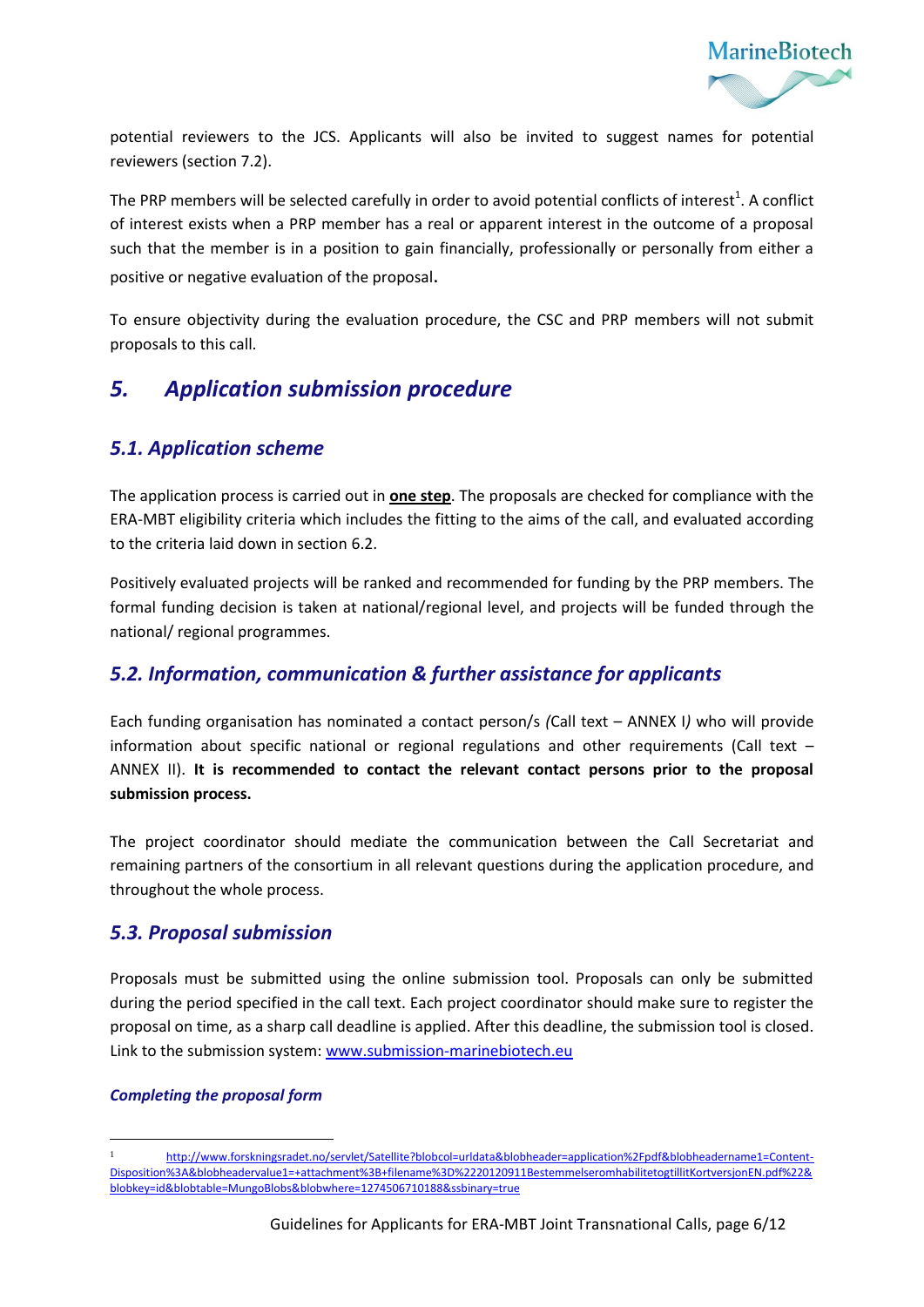

- Fill in the requested information and check that all fields are completed.
- Follow the template and be aware that the project description should allow evaluators to assess properly all evaluation criteria as laid down below (section 7.1).
- The space available has been limited intentionally. No additional documents will be considered, with the exception of the coordinator and partners CVs, which will be an attachment and should have a maximum of two pages.

The proposal must be written in English and consists of the following parts:

- Project acronym, full title, keywords, duration, publishable abstract & summary of the project;
- **Technical-scientific quality** (Introduction, objectives of the proposal, description of background & state of the art, degree of innovation & novelty; Expertise and quality of the consortium);
- **Implementation and management**: work plan (description of overall strategy and synergies, project management structure, detailed description of work packages, involvement of participants in different work packages, results expected within the duration of the project, the deliverables and milestones, schedule, instruments and methodological approaches clearly and consistently defined and described; development risk – identification of possible risks and/or bottlenecks and corresponding contingency plans); Financial plan and justification of requested budget (also specifying co-funding from other sources necessary for the project);
- **Potential impact** (Relevance of the proposal to the aims of the call, including economic/market potential; Added value of the proposed transnational collaboration; Dissemination strategy; Pertinent ethical, legal, ecological and or societal aspects of the proposal;

Further instructions will be provided in the application form to detail what is expected in each field.

**The deadline for proposal submission is 16 March 2016 (15:00 CET)**

## <span id="page-6-0"></span>*6. Eligibility check of proposals*

Proposals received by the notified deadline will be checked for compliance with the eligibility requirements:

1. ERA-MBT general criteria (section 2.1.) that apply to all applications will be checked by the JCS.

#### **Proposals that do not to fit the aims of the call will not be further evaluated**

2. National or regional criteria that apply exclusively to applicants from these countries (see *National or regional regulations, national or regional eligibility criteria* (Call text – ANNEX II) will be checked by the participating agencies/ministries/funding organisations with regard to the criteria described in section 2.2.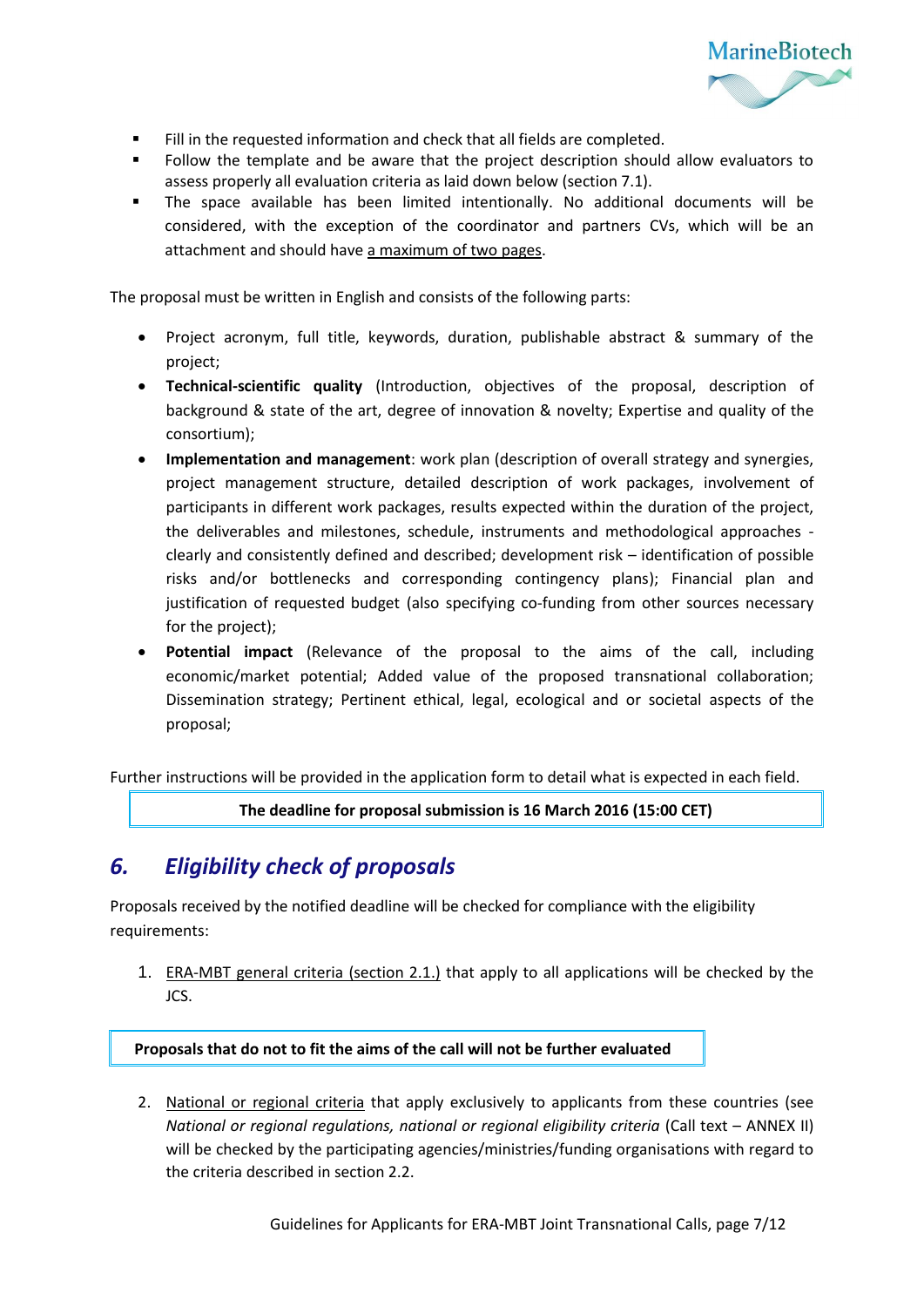

 **Proposals considered not eligible will not be processed further, and are returned to the coordinator of the application with a note explaining why the proposal was considered to be ineligible.** 

## <span id="page-7-0"></span>*7. Evaluation of proposals*

The PRP members and the chairs will receive specific **"Guidelines for evaluation**" providing a detailed explanation of the evaluation procedure, the meaning of each criterion, the scoring system and other necessary information.

### <span id="page-7-1"></span>*7.1. Individual written evaluation*

Each proposal that passed the eligibility phase will be allocated to **three remote reviewers** who fit the profile of the application. The reviewers are internationally recognized scientists chosen for their expertise and particular thematic orientations related to the topic addressed in the proposal.

Reviewers will be asked to use a common evaluation form and use a 1-10 scale (poor to excellent scale) to score each criterion – see ANNEX II. Reviewers will be asked to identify strengths and weaknesses for each criterion and to provide context to their comments. Additionally an overall score and comment will be requested.

#### **Criterion 1: Scientific and technological excellence**

- Clarity and relevance of the objectives
- Soundness of the concept and credibility of the proposed methodology
- Progress beyond the current state of the art (innovative potential, novelty, originality) with specific emphasis on the novelty of the biotech component

#### **Criterion 2: Potential Impact**

- How well does the proposal contribute to the aims of the call
- What are the economic advantages and potential for commercialization
- What is the societal impact
- Transnational benefit and added value for the joint collaboration
- Output of research results: Exploitation and communication activities

#### **Criterion 3: Implementation and Management**

- Quality and relevant experience of the individual participants
- Quality of the consortium as a whole (including complementarity and balance)
- Appropriateness of the management structures and procedures including risk and innovation management

### <span id="page-7-2"></span>*7.2. Experts Panel meeting*

The JCS will organize a physical meeting where selected external Peer Review experts will meet for a common evaluation of the proposals. After consideration of the evaluation criteria, the individual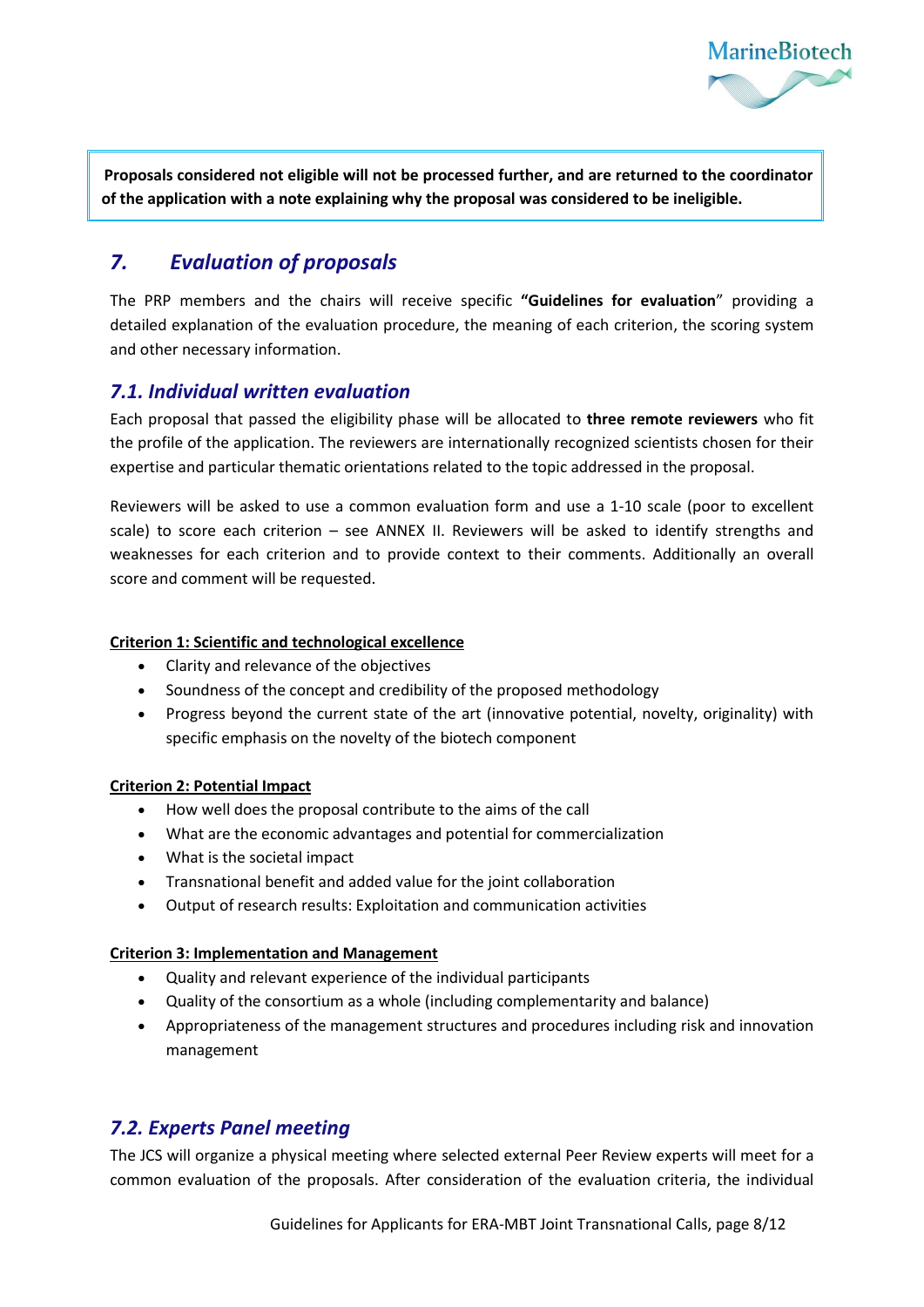

reviews and their own discussions, the panel experts will identify by consensus the top-quality proposals recommended for funding and establish a ranking list. The funding agencies representatives are advised to attend this meeting as observers.

Applicants are welcomed to suggest up to three experts to review the applications, before the deadline for submission of proposals. These suggestions will help the JCS to assign good experts and establish a relevant pool to choose from.

### <span id="page-8-0"></span>*7.3. Funding decision*

Based on the ranking list established by the PRP and on the available funding, the CSC will agree on the projects to be funded by the national/regional funding organisations. The CSC will need to follow the ranking list, but is allowed to jump if partners run out of budget and other applications recommended for funding can be realized. Independent of a project's ranking within the list of fundable projects, all partners with budget are obliged to fund those.

Final funding decisions will be made by the national/regional funding organisations according to their legal frameworks and regulations. After the CSC final decision on the list of projects to be funded, the JCS will inform the coordinators of all proposals about the evaluation outcome, by sending a reply letter and the consensus report. The scores and ranking list will not be provided to the applicants and will be kept confidential. Additionally, the names of evaluators for each particular proposal will not be revealed, but the list of evaluators will be public at the end of the process.

## <span id="page-8-1"></span>*8. Confidentiality and conflict of Interest*

ERA-MBT ensures complete confidentiality to applicants and their proposal. The ERA-MBT call secretariat handling the proposal, international experts evaluating the proposal and collaborators of the national/ regional funding organisations involved in the call having access to the proposals, are ALL committed to confidentiality.

In order to exclude individual conflict of interest for industry participants, they may provide information about companies / research groups / individual evaluators (e.g. direct competitors, name of individuals) that should be excluded from reviewing the proposal where the industry participant contributes, with a maximum of five entries. They should send this request to the ERA-MBT Call Secretariat [\(erambt2015@fct.pt\)](mailto:erambt2015@fct.pt), stating the reason for excluding the potential referees. The request must reach the secretariat before the application deadline and will be treated confidentially.

### <span id="page-8-2"></span>*9. Start of Projects and Consortium Agreement*

Considering that the various funding agencies have different calendars to formalize contracts and funding, the research consortia of funded projects need to agree on a common date for the start of the transnational project, taking into consideration the recommendations of each funding organization involved.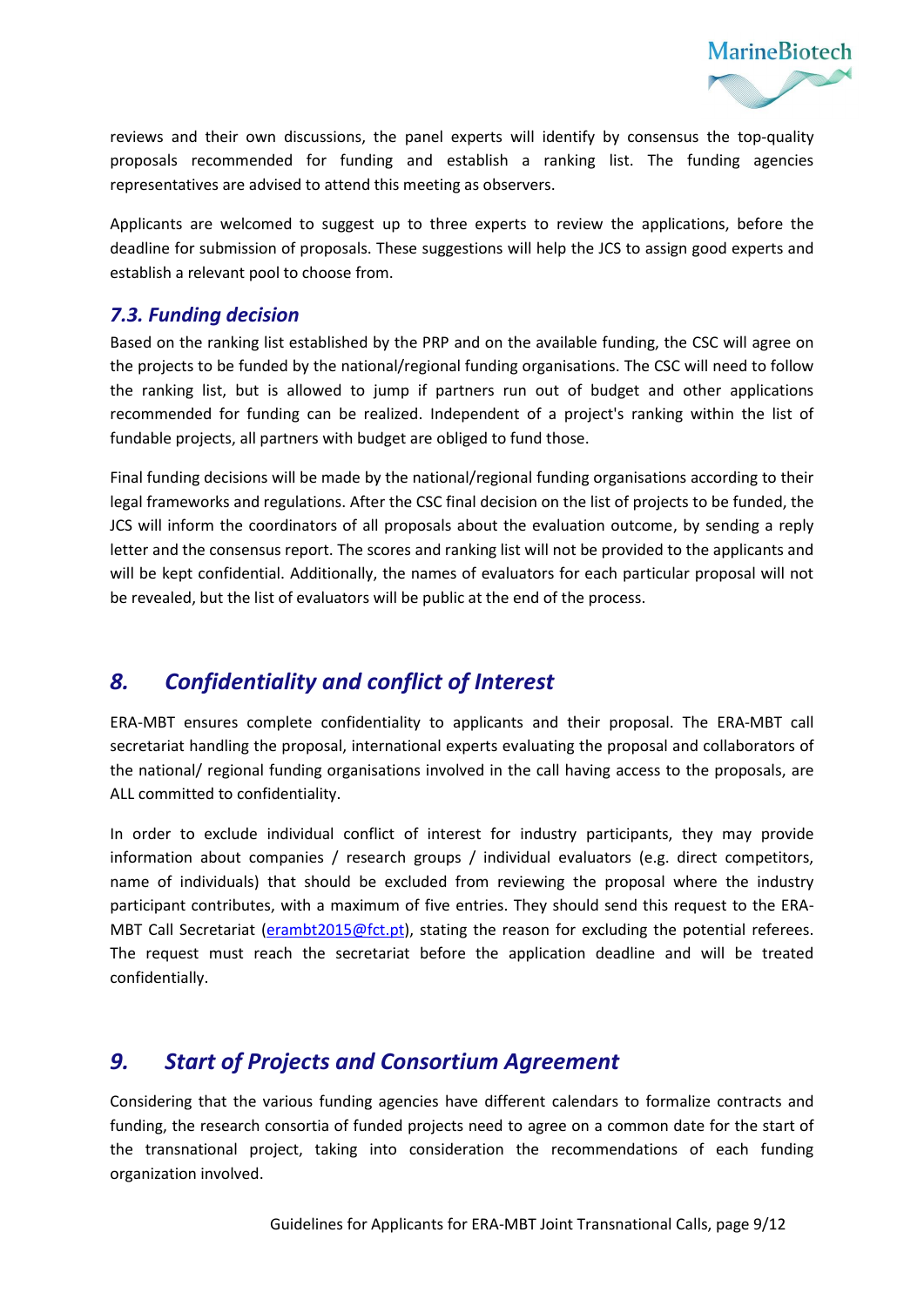

Each consortium should prepare and agree on a Consortium Agreement (CA) for cooperation, signed by all participants no later than three months after the start of the project, in accordance with national rules, to clarify potential IPR matters (such as licensing in, licensing out, and patent and exploitation strategy) and other management issues.

Models for CA agreements can be obtained from the IPR Helpdesk website [\(http://www.iprhelpdesk.eu/services\)](http://www.iprhelpdesk.eu/services). The CA must address (as a minimum), the following points:

- common start date and duration of the research project
- organisation and management of the project
- role and responsibilities of each partner
- confidentiality, publishing and data management
- Intellectual Property Rights
- decision making within the consortium
- handling of internal disputes
- the liabilities of the research partners towards one another (including the handling of default of contract)

Any issues regarding funding are a bilateral matter between each project partner and the relevant funding organization and should be excluded from the CA. The CA enters into force when signatures and national funding of each partner are secured. The CA is of utmost importance when there are partners in the research consortia participating with own funds. The CA, together with any other information required by national regulations, shall be available to the funding organization, upon request.

### <span id="page-9-0"></span>*10. Monitoring*

The coordinators of each funded project must submit **a mid-term** and **a final scientific project report** to the JCS, and a non-confidential summary of the outcomes of their project, according to instructions provided by JCS in due time. Each participant must in addition follow their national reporting requirements.

The coordinators will present the results of their projects at status seminars, to be organized by the JCS. The costs for attending the status seminars should be covered by the project budgets. Any publications resulting from the funded projects must acknowledge the national funding agencies and ERA-MBT. A standard format for reference will be provided by JCS.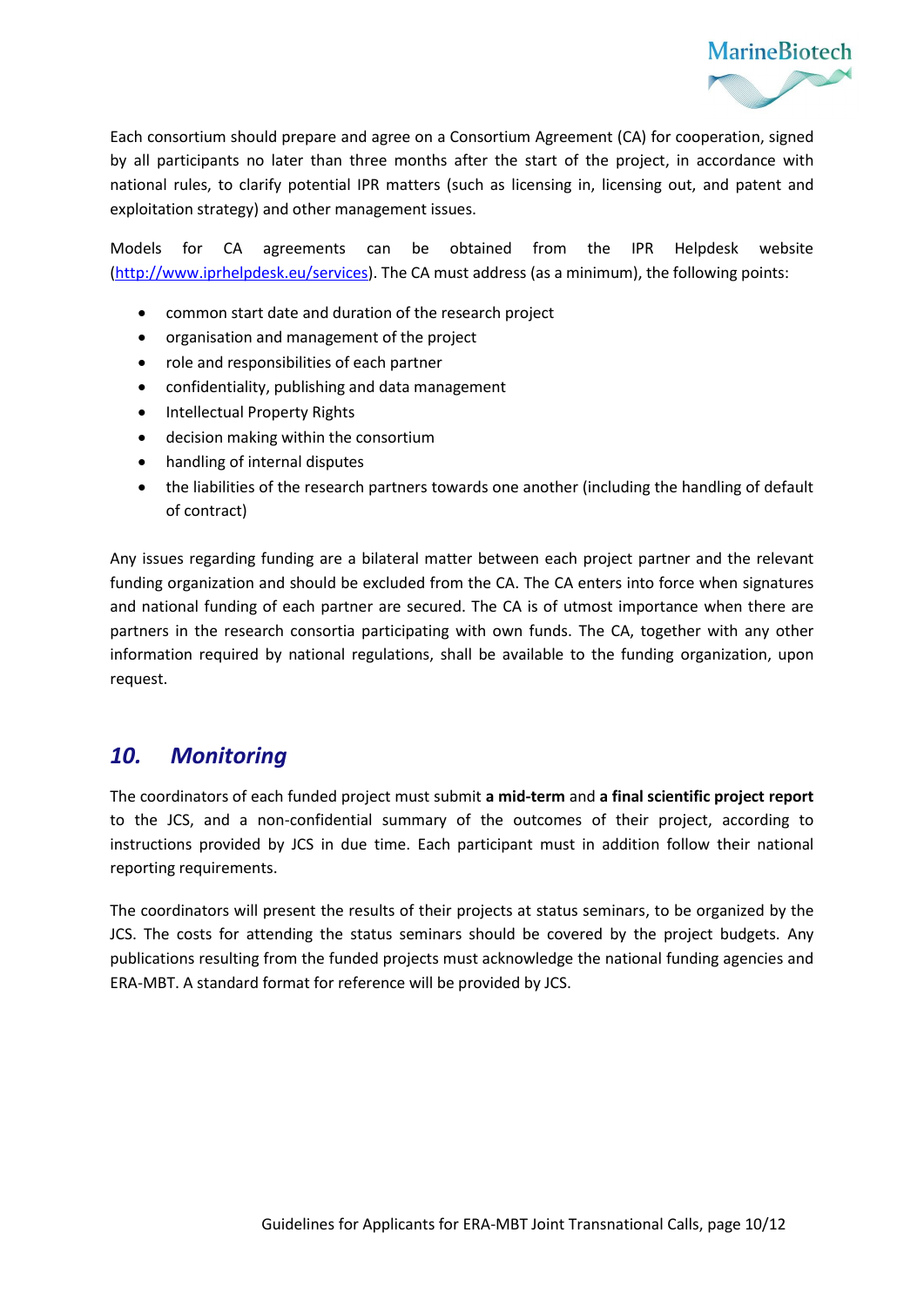

## <span id="page-10-0"></span>*ANNEX I - Check list for Applicants*

- Read carefully both the "Call Text" and the "Guidelines for Applicants". These two documents contain complementary information.
- The call text includes the aim of the call, (detailed description of expected projects: general scope, focus of the call, and exclusions), the funding organizations involved, the submission timeline and the national/regional funding regulations and contacts.
- The present document, "Guidelines for Applicants", includes the ERA-MBT eligibility requirements for the application, details on the submission and evaluation process.
- Make sure that your proposal fits to the aims of the call as detailed in the "Call text".
- Make sure that your proposal fulfils the national/regional eligibility criteria as detailed in the "Call text" ANNEX II.
- Make sure that your proposal fulfils the ERA-MBT eligibility criteria as described in the "Guidelines for applicants".
- If required, submit the mandatory **national submission forms or documents** to your respective funding agency meeting the respective deadline.
- Assure that one (and only one) project coordinator is nominated among the project partners, and represents the entire consortium.
- The project coordinator should register as soon as possible in the ERA-MBT electronic submission system (ESS) and invite the project partners through an automatically generated e-mail. Project partners will enter their data and some specific project information.
- Transfer all required data in good time **to the electronic submission system**, taking into account that the system may be overloaded by the deadline date.
- The joint proposal has to be submitted via the web-based electronic system not later than **16th March 2016, at 15:00 CET** by the project coordinator.

In order to find potential partners, a search partnering tool has been set up on the marinebiotech website. Please follow this link: [https://www.submission-marinebiotech.eu/partner-search.](https://www.submission-marinebiotech.eu/partner-search)